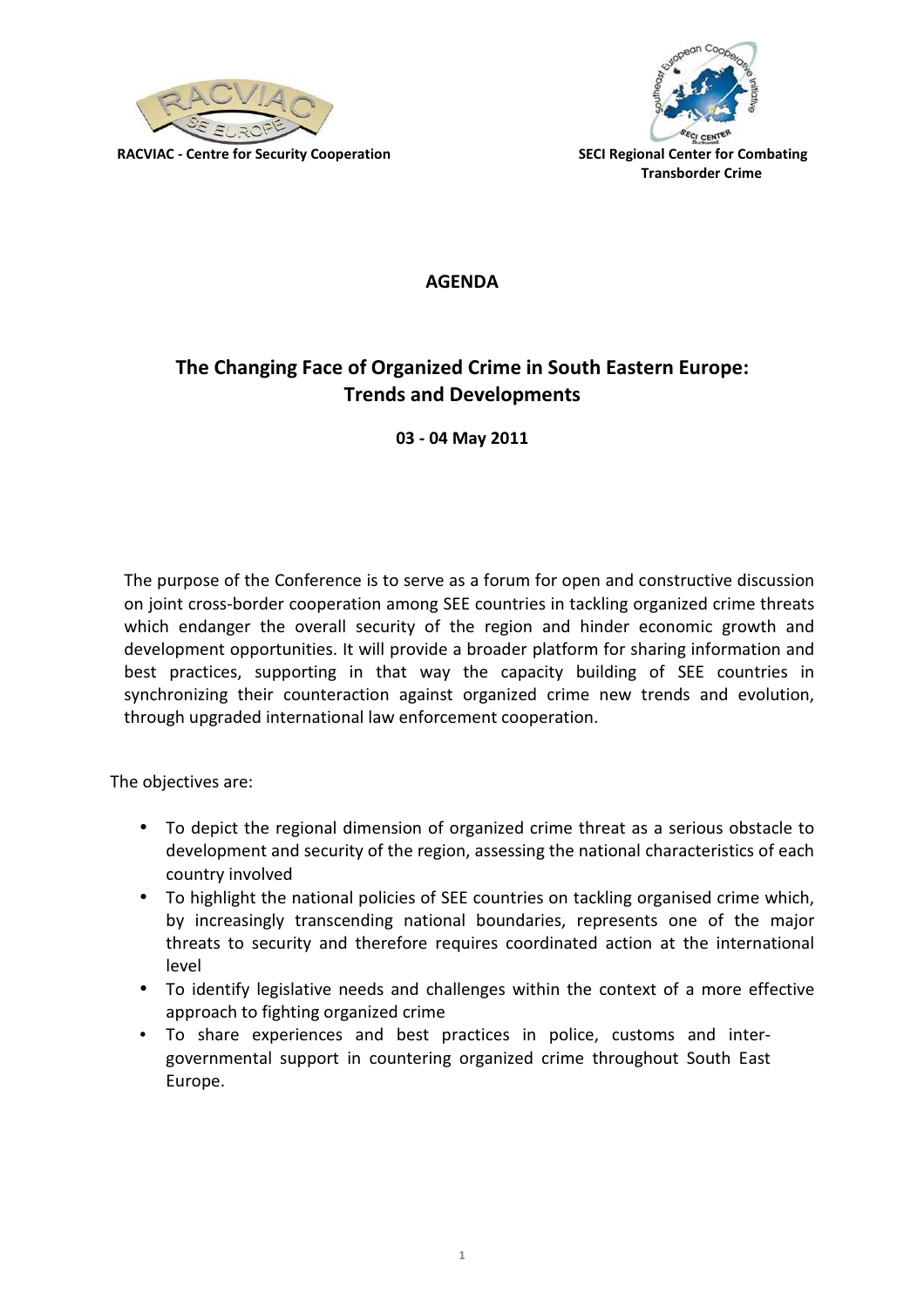



Transborder Crime

### 02.05.2011, Monday

|                 | Arrivals and Accommodation       | Hotel Rakitije |
|-----------------|----------------------------------|----------------|
| $20:00 - 22:00$ | <b>RACVIAC Welcome reception</b> | Barbara Club   |

### 03.05.2011, Tuesday

| 09:30-09:35                | Introducing session: Mr. Milan Janicijevic, RACVIAC Event                                                                                                                                                                                                                                        |                    |
|----------------------------|--------------------------------------------------------------------------------------------------------------------------------------------------------------------------------------------------------------------------------------------------------------------------------------------------|--------------------|
| 09:30-09:50                | Coordinator<br>Opening welcome address by<br>H.E. Ambassador Nikola Todorčevski, RACVIAC Director                                                                                                                                                                                                | Conference Hall    |
| 09:50-10.05                | Opening welcome address by<br>Mr. Gürbüz Bahadir, SECI Center Director                                                                                                                                                                                                                           |                    |
| 10:05-10.30                | Address by Mr. Virgil Ivan Cucu, Head of Justice and Home<br>Affairs Unit; Regional Cooperation Council (RCC)                                                                                                                                                                                    |                    |
| 10.30-11:00                | <b>Group Photo and Coffee Break</b><br>(Note: Location for the group foto is in front of the main<br>RACVIAC Building. The coffee-break location is in the Library,<br>close to the main Conference hall)                                                                                        |                    |
| 11:00-12:30                | <b>SESSION I:</b> Developing colaboration with regional and<br>International organizations & Promoting closer regional<br>cooperation; A comprehensive and coherent approach &<br>Exchange of intelligence, information and cooperation between<br>and among the competent authorities in SEE    | Conference Hall    |
| 11:00-11:30                | Presentation by Mr. Stanislav Veniger; DCAF/PCC SEE; Senior<br>Adviser<br>- PCC SEE as an Effective Instrument for Fighting Against<br>Organized Crime in Southeast Europe                                                                                                                       |                    |
| 11:30-11:50                | Presentation by Ms. Elizabeta Nikoloska, ICPO Interpol,<br>Specialized Crime and Analysis Directorate                                                                                                                                                                                            |                    |
| 11:50-12:15                | Presentation by Hungarian representative;                                                                                                                                                                                                                                                        |                    |
|                            | - Questions & Comments & Discussions & Answers                                                                                                                                                                                                                                                   |                    |
| 12:30-14:00                | <b>Lunch Break</b>                                                                                                                                                                                                                                                                               | Restaurant Rakitje |
| 14.00-15.15<br>14.00-14.45 | <b>SESSION I (Continuation) Round table</b><br>Moderator: Mr. Virgil Ivan Cucu, Regional Cooperation Council<br>In a time of 3-5 min, each country should delivered comment<br>about their national point of view in a terms of promoting the<br>collaboration at regional & international level | Conference Hall    |
| 14.45-15.15                | <b>Coffee Break</b>                                                                                                                                                                                                                                                                              |                    |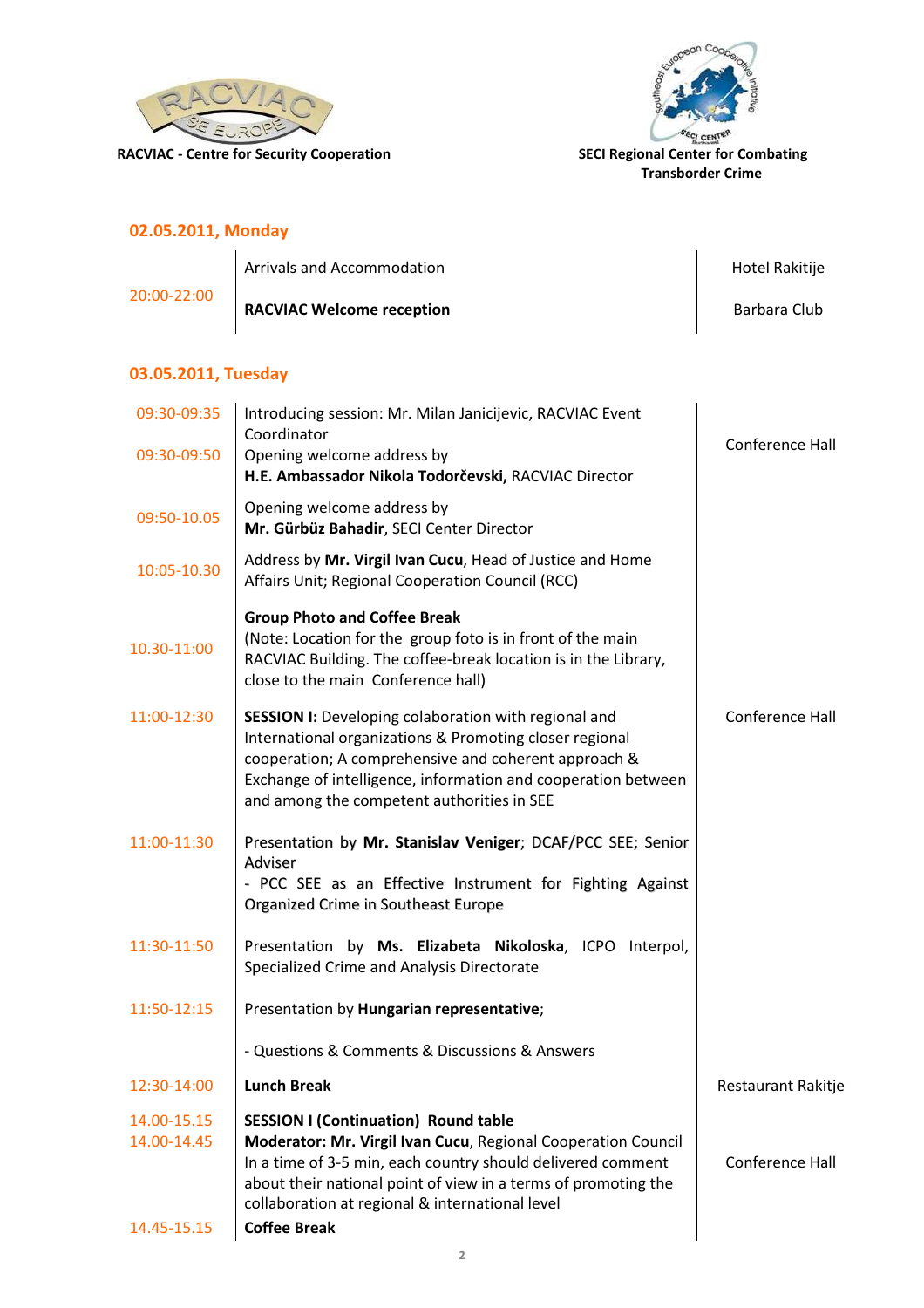



Transborder Crime

| 15:15-16:00 | <b>SESSION I (Continuation)</b>                                                        |                                       |
|-------------|----------------------------------------------------------------------------------------|---------------------------------------|
| 15:15-15:35 | Presentation by Turkish representative                                                 |                                       |
| 15:35-15:50 | Presentation by Romanian representative                                                | Conference Hall                       |
| 19:00-21:30 | - Questions & Comments & Discussions & Answers<br><b>Dinner Offered by SECI Center</b> | <b>Restaurant Klub</b><br>Književnika |

# 04.05.2011, Wednesday

| 09:30-10:45 | <b>SESSION II:</b> The fight against organized crime in SEE: Examples,<br><b>Trends and Perspective</b>                                              |                           |
|-------------|------------------------------------------------------------------------------------------------------------------------------------------------------|---------------------------|
| 09:30-10:10 | Presentation by Ms. Andrea Hostynkova; EUROPOL (SEE<br>Region)<br>- Main recent findings in the field of the serious international<br>organize crime | Conference Hall           |
| 10:10-10:40 | Presentation by Ms. Daria Drakulić; Criminal Police Directorate;<br>Police officer in Organize Crime Department; Croatia                             |                           |
| 10:10-10:35 | - Questions & Comments & Discussions & Answers                                                                                                       |                           |
| 10:35-11:15 | <b>Coffee Break</b>                                                                                                                                  |                           |
| 11:15-11:35 | Presentation by Mr. Dragan Jovanović; Criminal Police Deputy<br>Head of Department; Serbia                                                           |                           |
| 11:35-12:15 | <b>SESSION II (Continuation)</b><br>Address by Mr. Armando Mandro, Assistant of the Deputy<br>Director General; Albania                              | Conference Hall           |
| 12:15-12:30 | - Questions & Comments & Discussions & Answers                                                                                                       |                           |
| 12.30-14.00 | <b>Lunch Break</b>                                                                                                                                   | <b>Restaurant Rakitje</b> |
| 14.00-15.15 | <b>SESSION II (Continuation)</b>                                                                                                                     |                           |
| 14:00-14:20 | Presentation by Mr. Vassil Krastev; Criminal Police Directorate;<br>Police officer in Organize Crime Dpt; Bulgaria                                   |                           |
| 14:20-14:40 | Presentation by Mr. Saudin Terzić; Customs and tax fraud;<br>Indirect Taxation Authority Assistant Director; Bosnia and<br>Herzegovina               | Conference Hall           |
| 14:40-15:00 | - Questions & Comments & Discussions & Answers                                                                                                       |                           |